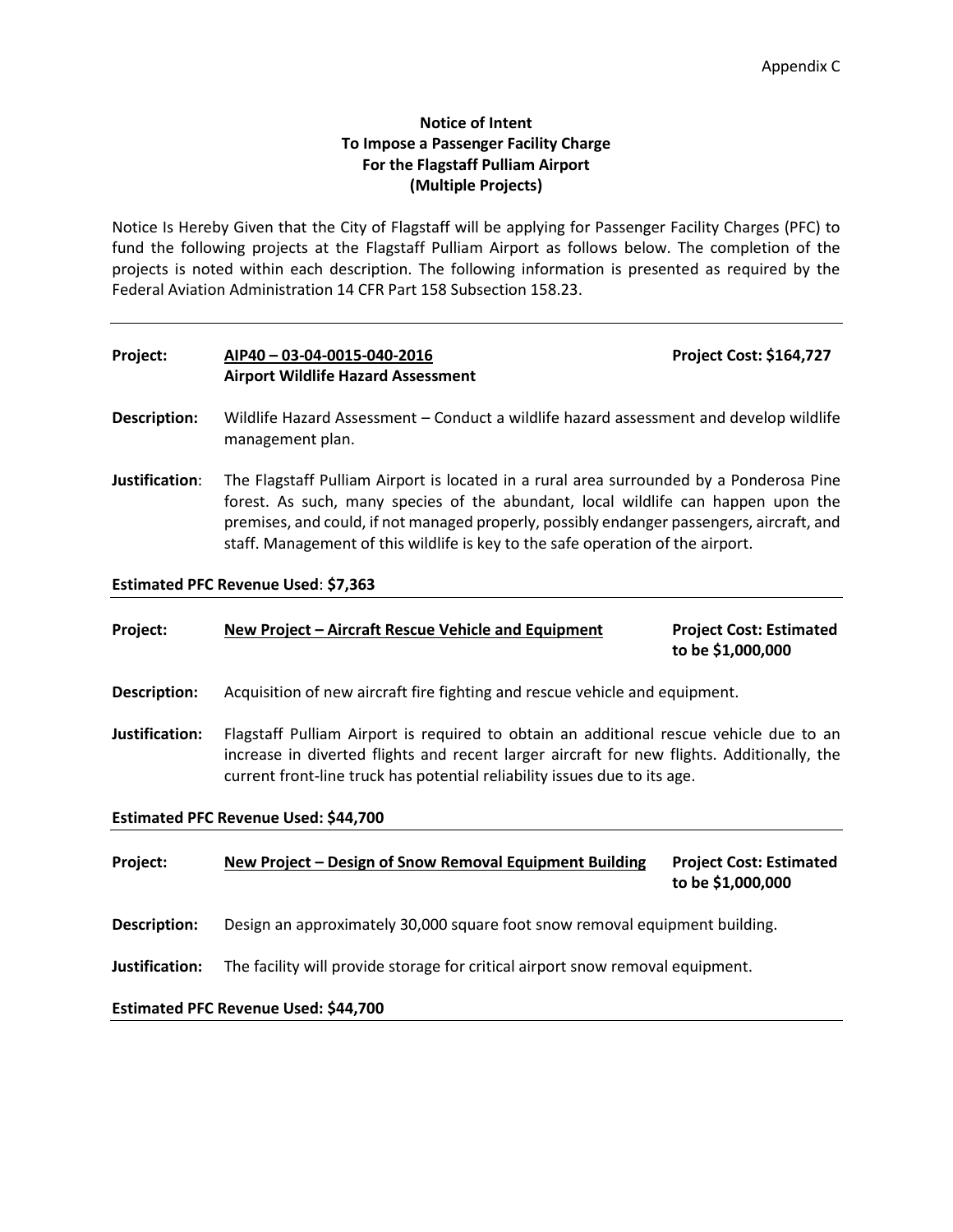# **Project: New Project – Design of Improvements to Airport Drainage Project Cost: Estimated to be \$400,000**

**Description:** Design report to address drainage issues throughout the airport.

**Justification**: Following short duration high intensity rainfall events standing water attracts wildlife which presents hazards to flight operations.

#### **Estimated PFC Revenue Used: \$17,880**

# **Project: New Project – Construct Snow Removal Equipment Building Project Cost: Estimated to be \$5,000,000**

**Description:** Construct an approximately 30,000 square foot snow removal equipment building.

**Justification:** The facility will provide storage for critical airport snow removal equipment.

#### **Estimated PFC Revenue Used**: **\$223,500**

| Project:                             | New Project - Rehabilitate Taxiway Alpha                                                                                                                                               | <b>Project Cost: Estimated</b><br>to be \$2,200,000 |  |  |  |  |  |
|--------------------------------------|----------------------------------------------------------------------------------------------------------------------------------------------------------------------------------------|-----------------------------------------------------|--|--|--|--|--|
| <b>Description:</b>                  | Rehabilitate Taxiway Alpha (A-1 - A6) 53,500 square yards (SY), Connectors (A7 - A8) 2,500<br>SY, and Blast Pads 8,800 SY, for a total of 64,600 SY.                                   |                                                     |  |  |  |  |  |
| Justification:                       | Mill and overlay Alpha Taxiway which is reaching the end of its life.                                                                                                                  |                                                     |  |  |  |  |  |
| Estimated PFC Revenue Used: \$98,340 |                                                                                                                                                                                        |                                                     |  |  |  |  |  |
| Project:                             | New Project - Expand Terminal Building Capacity                                                                                                                                        | <b>Project Cost: Estimated</b><br>to be \$4,000,000 |  |  |  |  |  |
| <b>Description:</b>                  | Terminal building expansion to include upgrading security locks, add access control, and<br>closed-circuit security cameras. Put in positive exit control lanes from ramp to terminal. |                                                     |  |  |  |  |  |
| Justification:                       | Flagstaff Pulliam Airport has elevated from a Cat IV to a CAT III security level and as such<br>must have access control to Security Identification Display Area (SIDA).               |                                                     |  |  |  |  |  |

**Estimated PFC Revenue Used: \$178,800**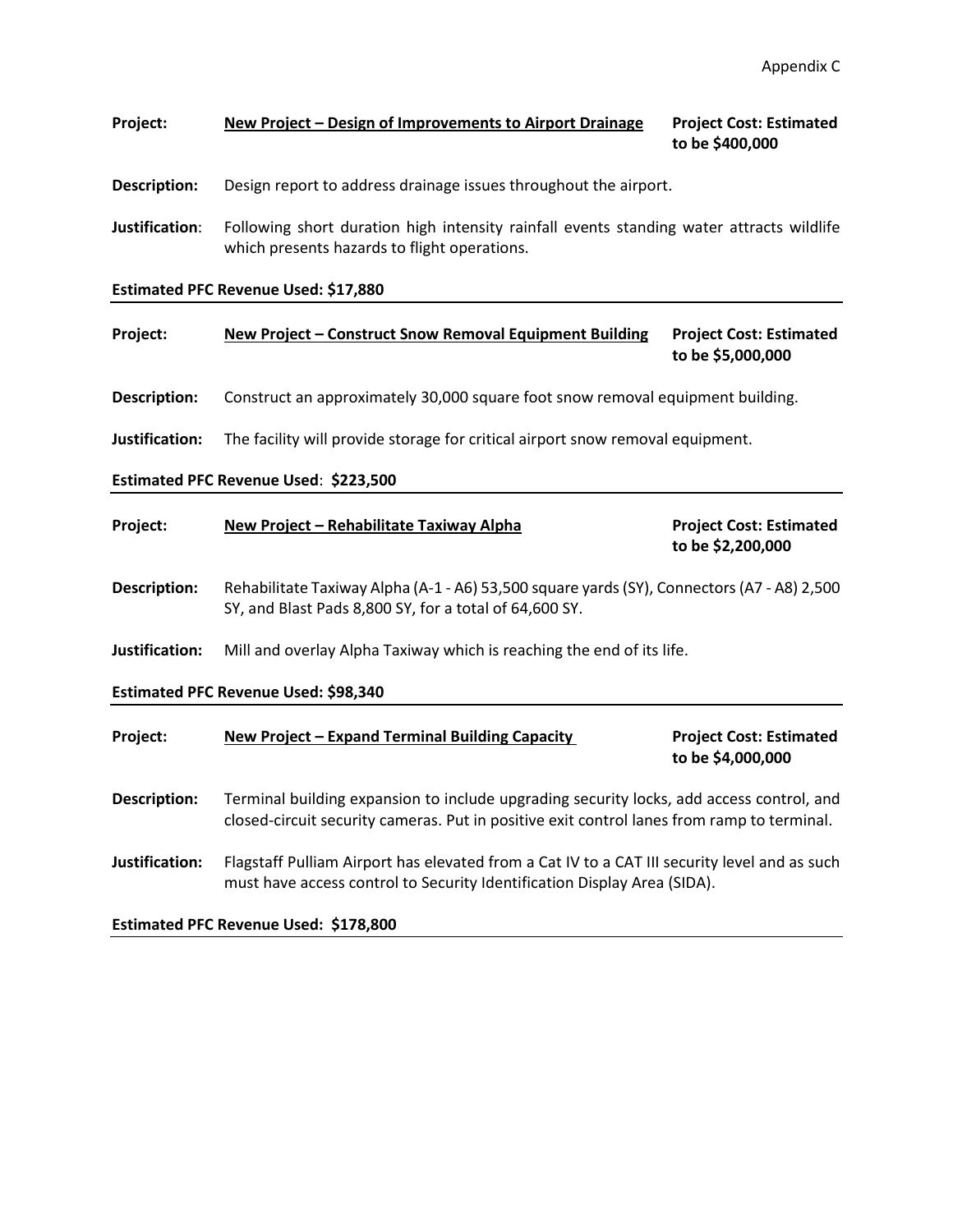# **Project: New Project – Expand Terminal Building Capacity Project Cost: Estimated**

**to be \$2,200,000**

# **Description:** Construct/expand terminal building capacity as the existing ramp cannot accommodate the same amount of aircraft due to larger aircraft using Flagstaff Pulliam Airport.

**Justification:** Flagstaff Pulliam Airport is receiving larger aircraft than in the past. Over the last five years, the regular large aircraft has changed from Dash-8 to CRJ-700.

#### **Estimated PFC Revenue Used: \$98,340**

**PFC Level: \$4.50 per enplanement**

#### **Estimated Total Pfc Revenue Used: \$713,623.00**

Proposed Charge Effective Date: July 1, 2018

Estimated Charge Expiration Date: April 1, 2021

Estimated Total PFC Revenue Collected: \$713,623.00

#### CONTACT INFORMATION:

Barney Helmick, Airport Director Flagstaff Pulliam Airport 211 West Aspen Avenue Flagstaff, Arizona 86001 (928) 556-1234 Ext. 10

DATED: December 21, 2017